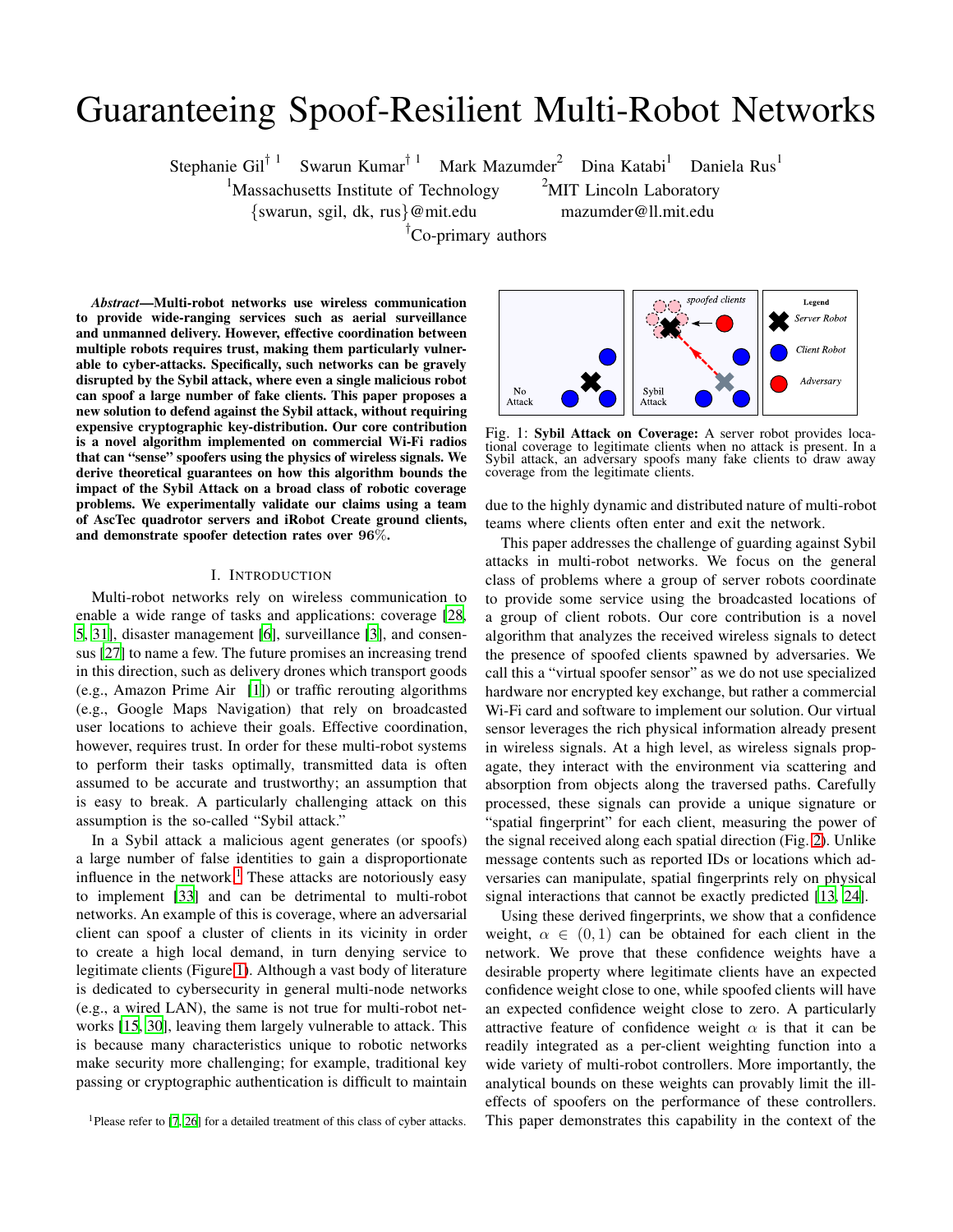<span id="page-1-0"></span>

Fig. 2: Spatial Fingerprints: A quadrotor server measures the directional signal strength of each client (here, simplified to 2-D). The blue client has one line-of-sight peak; the other, 2 signal paths.

well-known locational coverage algorithm [\[5](#page-8-0), [31](#page-9-1)].

We provide an extensive experimental evaluation of our theoretical claims using a heterogeneous team of air/ground robots consisting of two AscTec Hummingbird platforms and ten iRobot Create platforms. We conduct our experiments in general indoor settings with randomly placed clients and demonstrate a spoofer detection rate of 96%. For the case of coverage we find that the converged positions of the service robots is on average  $3 \, cm$  from optimal even when more than 75% of total clients in the network are spoofed.

*Contributions of this paper:* We develop a virtual sensor for spoofing detection which provides performance guarantees in the presence of Sybil attacks and is applicable to a broad class of problems in distributed robotics. We show that the influence of spoofers is analytically bounded under our system in a coverage context, where each robotic node providing coverage remains within a radius of its position in the absence of an attack. Our theoretical results are validated extensively through experiments in diverse settings.

#### II. RELATED WORK

The problem of Sybil attacks has been studied in general multi-node, often static, networks, and many tools have been developed for these settings. Past work falls under three categories: (1) Cryptographic authentication schemes can be used to prevent Sybil attacks (Table 7 in [\[39\]](#page-9-6)). These require trusted central authorities and computationally expensive distributed key management, to account for dynamic clients that enter and leave the network [\[39](#page-9-6)]. (2) Non-cryptographic techniques in the wireless networking community leverage wireless physical-layer information to detect spoofed client identities or falsified locations [\[16,](#page-8-8) [42](#page-9-7), [40](#page-9-8), [41\]](#page-9-9). These rely on bulky and expensive hardware like large multi-antenna arrays, that cannot be mounted on small robotic platforms. (3) Recent techniques have attempted to use wireless signal information like received signal strength (RSSI) [\[37,](#page-9-10) [29\]](#page-9-11) and channel state information [\[22\]](#page-8-9). Such techniques need clients to remain static, since mobility can cause wireless channels to fluctuate rapidly [\[2\]](#page-8-10). In addition, they are susceptible to power-scaling attacks, where clients scale power differently to imitate different users. In sum, the above systems share one or more of the following characteristics making them ill-suited to multi-robot networks: (1) require computationally-intensive key management; (2) rely on bulky and expensive hardware; (3) assume static networks. Indeed past work has highlighted the gravity and apparent sparsity of solutions to cyber-security threats in multi-robot networks [\[15,](#page-8-4) [30](#page-9-4), [4](#page-8-11)].

Unlike past work, our solution has three attributes that particularly suit multi-robot networks. (1) It captures physical properties of wireless signals and therefore does not require distributed key management. (2) It relies on cheap commodity Wi-Fi radios, unlike hardware-based solutions [\[40,](#page-9-8) [42\]](#page-9-7). (3) It is robust to client mobility and power-scaling attacks.

Finally, our system builds on Synthetic Aperture Radar (SAR) to construct signal fingerprints [\[8\]](#page-8-12). SAR has been widely used for radar imaging [\[8](#page-8-12), [17](#page-8-13)] and indoor positioning [\[19,](#page-8-14) [18,](#page-8-15) [36,](#page-9-12) [12\]](#page-8-16). In contrast, this paper builds upon SAR to provide cyber-security to multi-robot networks. In doing so, it provides theoretical security guarantees that are validated experimentally. These integrate readily with performance guarantees of existing multi-robot controllers, like the well-known robotic coverage controllers [\[5](#page-8-0), [31](#page-9-1)] as shown in Sec. §[VI.](#page-5-0)

# III. PROBLEM STATEMENT

<span id="page-1-2"></span>This paper focuses on problems where the knowledge of agent positions facilitates some collaborative task. Specifically, it assumes two groups of agents, "clients" requiring some type of location-based service such as coverage or goods delivery and "servers" whose positions are optimized in order to provide the service to its clients. Let  $P := \{p_1, \ldots, p_c\}$  denote the client positions in  $\mathbb{R}^3$ . Let  $X := \{x_1, \ldots, x_m\}$  be the positions of the servers in  $\mathbb{R}^3$  and the notation  $[m] = \{1, \ldots, m\}$  denote their indices. We consider the case where a subset of the clients,  $S \subset P$  (with  $s := |S|$ ) are "spoofed" clients.

*Definition 3.1 (Spoofed Client):* A single malicious client may generate multiple unique identities, each with a fabricated position. Each generated, or "spawned" identity is considered a *spoofed client*. By spoofing multiple clients, the malicious client gains a disproportionate influence in the network. All clients which are not spoofed are considered *legitimate clients*. Threat Model: Our threat model considers one or more adversarial robot clients with one Wi-Fi antenna each. The adversaries can be mobile and scale power on a per-packet ba-sis. We only consider adversarial clients.<sup>[2](#page-1-1)</sup> Adversarial clients perform the "Sybil Attack" to forge packets emulating s nonexistent clients, where  $s$  can exceed the number of legitimate clients. More formally:

*Definition 3.2 (Sybil Attack):* Define a network of client and server positions as  $P \cup X$ , where a subset S of the clients are spoofed, such that  $P = S \cup \tilde{S}$ . We assume that set P is known but knowledge of which clients are spoofed (i.e., in S) is unknown. This attack is called a "Sybil Attack."

To counter the Sybil attack, this paper has two objectives. First, we find a relation capturing directional signal strength between a client  $i$  and a server  $l$ . We seek a mapping  $F_{il}$ :  $[0, \frac{\pi}{2}] \times [0, 2\pi] \rightarrow \mathbb{R}$  such that for any 3D direction  $(\theta, \phi)$  defined in Fig. [4,](#page-3-0) the value  $F_{il}(\theta, \phi)$  is the power of

<span id="page-1-1"></span><sup>2</sup>The case of adversarial server robots is left for future work although many of the concepts in the current paper are extensible to this case as well.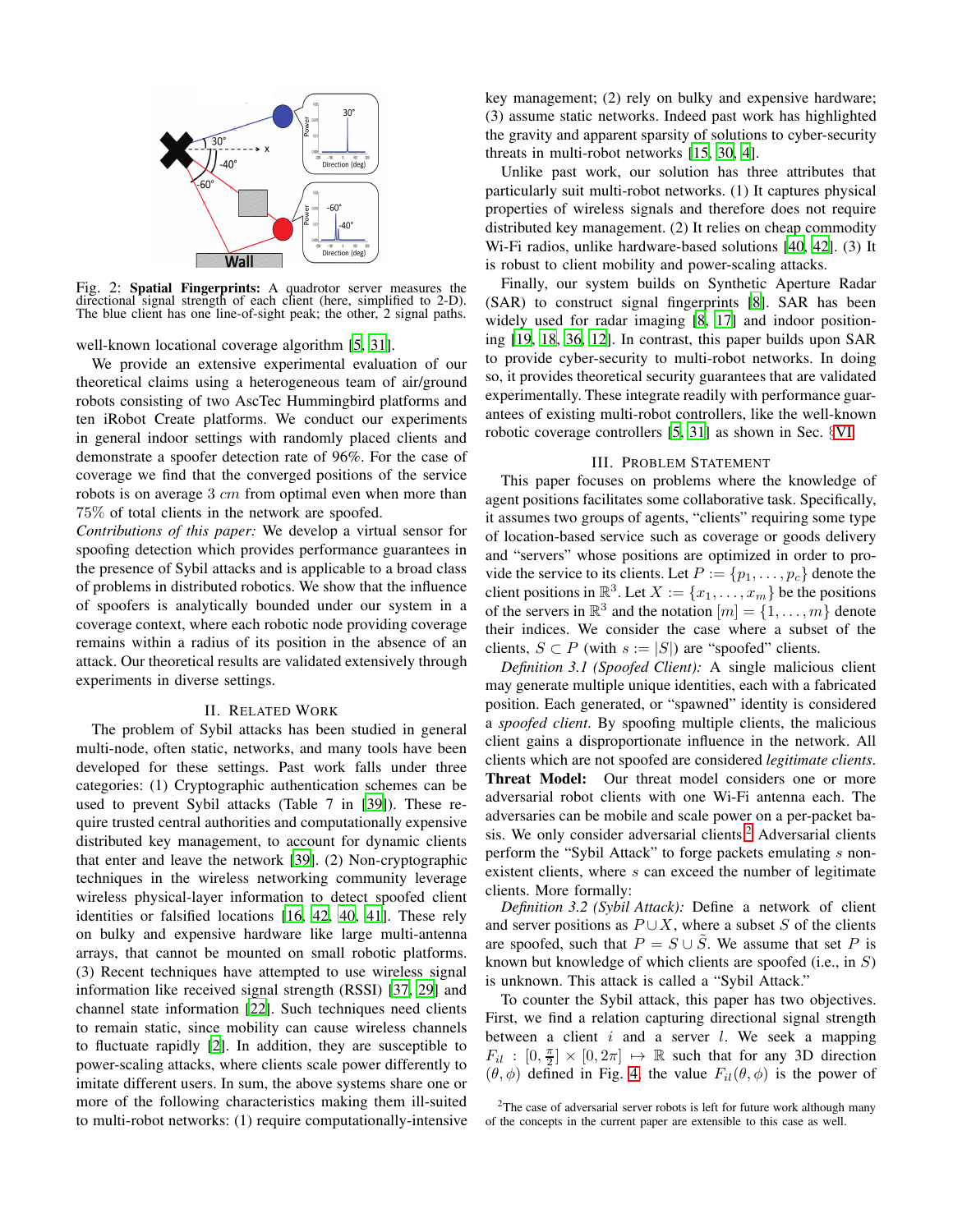the received signal from client  $i$  along that direction. Using this mapping, or "fingerprint", our first problem is to derive a *confidence weight* whose expectation is provably bounded near 1 for legitimate clients and near 0 for spoofed clients. Further, we wish to find these bounds analytically from problem parameters like the signal-to-noise ratio of the received wireless signal. We summarize this objective as Problem 1 below:

**Problem 1: Spoofer Detection** Let  $\mathcal{F}_i$  be the set of fingerprints measured from all clients  $j \in [c]$  and servers  $l \in [m]$  in the neighborhood,  $\mathcal{N}_i$ , of client  $i$ .<sup>[3](#page-2-0)</sup> Here, a neighborhood of client i,  $N_i$ , are all agents that can receive Wi-Fi transmissions sent by client *i*. Using  $\mathcal{F}_i$ , derive a confidence weight  $\alpha_i(\mathcal{F}_i) \in$  $(0, 1)$  and a threshold  $\omega_i(\sigma_i^2) > 0$  where  $\sigma_i^2$  represents error variances such as the signal-to-noise ratio that are assumed to be given. Find  $\omega_i(\cdot)$  to have the provable property of differentiating spoofed clients whereby spoofed clients are bounded below this threshold, i.e.,  $E[\alpha_i] \leq \omega$ , and legitimate clients are bounded above this threshold  $E[\alpha_i] \geq 1 - \omega$ .

Our second objective is to apply our spoofer detection method to multi-robot control problems. We consider the well-known coverage problem in [\[5](#page-8-0), [31\]](#page-9-1). We show that by integrating the confidence weight from Problem 1, we can analytically bound the error in performance caused by spoofed clients in the network. We consider the coverage problem where an importance function is defined over an environment and where the positions of the clients correspond to peaks in the importance function. Here, servers position themselves to maximize their proximity to these peaks, to improve their coverage over client robots. If  $C_V = \{x_1^*, \ldots, x_m^*\}$  is the set of server positions optimized by the coverage controller with zero spoofers, we wish to guarantee that server positions optimized with spoofers present,  $C_{V_{\alpha}}$ , is "close" to  $C_V$ . We state this second objective more specifically as Problem 2 below:

#### Problem 2: Sybil-resillience in Multi-Robot Coverage

Consider a locational coverage problem where an importance function  $\rho(q) > 0$  is defined over an environment  $\mathcal{Q} \subset \mathbb{R}^3$ and  $q \in \mathcal{Q}$ . Specifically, consider an importance function that can be decomposed into terms,  $\rho_i(q)$ , depending on each client's position,  $i \in [c]$  (for example, each client position corresponds to a peak), i.e.,  $\rho(q) = \rho_1(q) + \ldots + \rho_c(q)$ . Let  $C_V = \{x_1^*, \ldots, x_m^*\}$  be the set of server positions returned by an optimization of  $\rho(q)$  over X, where there are zero spoofed clients in the network. Under a Sybil attack, let  $C_{V_{\alpha}} = \{x_1, \ldots, x_m\}$  be the set of server positions returned by an optimization of an α-*modified* importance function  $\rho(q) = \alpha_1 \rho_1(q) + \ldots + \alpha_c \rho_c(q)$  where the importance weight terms  $\alpha_i$  satisfy the bounds stated in Problem 1. We wish to find an  $\epsilon(\mathcal{P}) > 0$  such that the set  $C_{V_{\alpha}}$  is within a distance  $\epsilon(\mathcal{P})$  to  $C_V$ .  $C_{V_\alpha}$  is within a distance  $\epsilon(\mathcal{P})$  to  $C_V$  if  $\forall x \in C_{V_\alpha}$ there exists a unique  $y \in C_V$  where dist $(x, y) < \epsilon(\mathcal{P})$ . Here,  $P$  is a set of problem parameters that we wish to find.

Intuitively, solutions to Problem 2 guarantee that under a Sybil attack, all server positions computed using an  $\alpha$ -modified coverage controller are within a computable distance  $\epsilon(\mathcal{P})$ from their optimal positions (i.e., in the absence of spoofers). Sec. §[VI](#page-5-0) derives a closed-form for  $\epsilon(\mathcal{P})$  and shows the set  $P$  of problem parameters to be the number of spoofers, the footprint of the environment covered, and signal noise.

#### <span id="page-2-2"></span>IV. FINGERPRINTS TO DETECT MALICIOUS CLIENTS

Here we construct a *fingerprint*, a directional signal strength profile for a communicating server-client pair. Our choice of signal fingerprints have many desirable properties that enable us to derive a robust spoof-detection metric: they *1)* capture directional information of the transmitted signal source and thus are well-suited for flagging falsely reported client positions, *2)* can be obtained for a single server-client pair, unlike location estimation techniques such as triangulation which require multiple servers to coordinate, *3)* cannot be manipulated by the client, since the occurrence of each signal path is due to environment reflections, *4)* are applicable in complex multipath environments where a transmitted signal is scattered off of walls and objects;since these scattered signals manifest themselves as measurable peaks in the fingerprint, complex multipath contributes significantly to fingerprint uniqueness.

We construct fingerprints using wireless channels  $h$ , complex numbers measurable on any wireless device characterizing the attenuation in power and the phase rotation that signals experience as they propagate over the air. These channels also capture the fact that wireless signals are scattered by the environment, arriving at the receiver over (potentially) several different paths [\[35\]](#page-9-13). Fig. [3](#page-3-0) is an example 2D schematic of a wireless signal traversing from a client robot to a server robot arriving along two separate paths: one attenuated direct path at 40° and one reflected at 60°. If the server robot had a directional antenna, it could obtain a full 3D profile of power of the received signal (i.e.,  $|h|^2$ ) along *every* spatial direction. We use such a 3-D profile as a "spatial fingerprint" that can help distinguish between different clients.

Unfortunately directional antennas are composed of large arrays of many antennas that are too bulky for small agile robot platforms. Luckily, a well-known technique called Synthetic Aperture Radar [\[8\]](#page-8-12) (SAR) can be used to emulate such an antenna using a commodity Wi-Fi radio. Its key idea is to use small local robotic motion, such as spinning in-place, to obtain multiple snapshots of the wireless channel that are then processed like a directional array of antennas. SAR can be implemented using a well-studied signal processing algorithm called MUSIC [\[14\]](#page-8-17) to obtain spatial fingerprints at each server robot.

Mathematically, we obtain a spatial fingerprint for each wireless link between a server  $l$  and client  $i$  as a matrix  $F_{il} : \mathbb{R} \times \mathbb{R} \to \mathbb{R}$ . For each spatial path represented as  $(\theta, \phi)$ (see Fig. [4\)](#page-3-0),  $F_{ij}$  maps to a scalar value representing the signal power received along that path. More formally:

<span id="page-2-1"></span>
$$
F_{il}(\phi, \theta) = 1/|Eig_n(\hat{\mathbf{h}}_{il}\hat{\mathbf{h}}_{il}^{\dagger})e^{\sqrt{-1}\Psi_{il}(\phi, \theta)}|^2
$$
 (1)  
Where  $\hat{\mathbf{h}}_{il}$  is a vector of the ratio of wireless channel snapshots

between two antennas mounted on the body of the server l and

<span id="page-2-0"></span> $3$ Detecting if a client i is spoofed becomes easier given more servers communicating with i (i.e., a larger neighborhood  $\mathcal{N}_i$ ). But even with a single server, this determination can be made. A theoretical treatment of this point is given in Sec. §[V](#page-3-1) and experimental results (§[VII-A\)](#page-6-0) use as little as one server.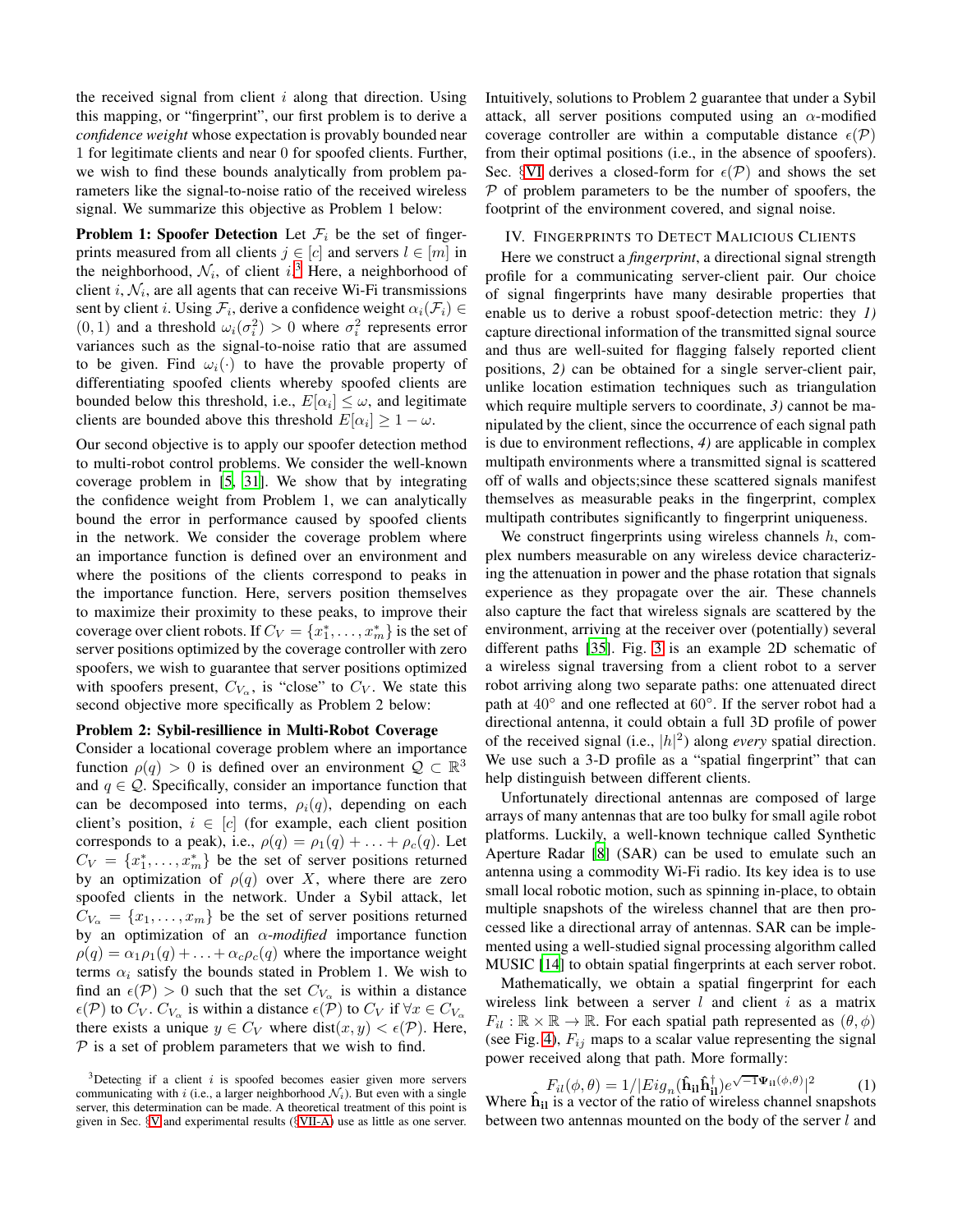<span id="page-3-0"></span>

Fig. 3: Example Signal Fingerprint: (a) A Fig. 4: 3-D Angles: The figure depicts the server  $(x)$  receives a client  $\omega$  signal on 2 paths: direct along 40◦ attenuated by an obstacle (shaded) and reflected by a wall along  $60°$ . (b) is a corresponding fingerprint: peak heights at 40◦ and 60° correspond to their relative attenuations.



notation for the azimuthal angle  $\phi$  and polar angle  $\theta$  for the direct path from a ground client ( $\bullet$ ) to aerial server robot  $(x)$  in 3 dimensions. More generally, the set of all angles between client  $i$ and server l are denoted as  $\Phi_{il}$ ,  $\Theta_{il}$  respectively.

 $\Psi_{il}(\phi, \theta) = \frac{2\pi r}{\lambda} \cos(\phi - B_l) \sin(\theta - \Gamma_l)$ ,  $\lambda$  is the wavelength of the signal and  $r$  is the distance between the antennas,  $\mathbf{B}_1, \mathbf{\Gamma}_1$  are the server's angular orientation,  $Eig_n(\cdot)$  are noise eigenvectors,  $(\cdot)^\dagger$  is conjugate transpose, and k is the number of signal eigenvectors, equal to the number of paths.

While our above formulation is derived from MUSIC [\[14](#page-8-17)], it varies in one important way: while MUSIC uses a singleantenna channel snapshot  $h_{il}$ , we use the channel ratio  $\hat{h}_{il}$  =  $h_{1il}/h_{2il}$  between two antennas. This modification provides resilience to intentional power scaling by the sender since scaling his transmit power by  $\chi$  yields a measured ratio  $\hat{h}_{il} = \chi h_{1il}/(\chi h_{2il})$ ; a value unaffected by power scaling.

# <span id="page-3-1"></span>V. CONSTRUCTING A CLIENT CONFIDENCE WEIGHT

Given a client fingerprint  $F_{il}(\phi, \theta)$  for each client *i* relative to a robotic server l, we wish to generate a confidence weight  $\alpha_i \in [0, 1]$  that approaches 1 for legitimate clients, and 0 otherwise. We achieve this by defining  $\alpha_i$  as the product of two terms  $\beta_i$  and  $\gamma_{ij}$  that go to 0 if a client reports a falsified location or has the same fingerprint as another client  $j$  respectively. In particular,  $\beta_i$  is termed the *honesty* metric and is the likelihood (Eq.  $(2)$ ) that client i is indeed along its reported direction  $(\phi_{il}, \theta_{il})$  with respect to each server l in its neighborhood. The second term  $\gamma_{ij}$  is the *similarity* metric the likelihood that client  $i$ 's fingerprint as seen by server  $l$  is not unique compared to that of a different client  $j$  of server l. Finally,  $\alpha_i$  is the product of 1)  $\beta_i$  and 2)  $(1 - \gamma_{ij})$  over all  $j \neq i$ , which compares client i's fingerprint with all other clients in its neighborhood and approaches  $\theta$  if client i's profile is not unique. Therefore if either the honesty term or similarity term goes to 0, the weight  $\alpha_i$  for client *i* also approaches zero.

$$
\alpha_i = \beta_i \prod_{j \neq i} (1 - \gamma_{ij}) \text{ where, } \beta_i = \prod_{l \in \mathcal{N}_i} \mathcal{L}(i \text{ is at } (\phi_{il}, \theta_{il}) | F_{il})
$$

$$
\gamma_{ij} = \prod_{l \in \mathcal{N}_i} \mathcal{L}(i \text{ spots } j | F_{il}, F_{jl}) \tag{2}
$$

Here,  $\mathcal{L}(\cdot)$  denotes an event likelihood,  $(\phi_{il}, \theta_{il})$  is the reported direction of client  $i$  with respect to server  $l$ , and the neighborhood  $\mathcal{N}_i$  are servers communicating with client *i*.

Defining Honesty and Similarity Metrics: The honesty metric  $\beta_i$  and similarity metric  $\gamma_{ij}$  are derived using peak

| Symbol                                              | Meaning                                                        |  |  |  |
|-----------------------------------------------------|----------------------------------------------------------------|--|--|--|
| m, c, s                                             | No. of servers, clients, spoofers                              |  |  |  |
| $p_i, x_l$                                          | Position of client $i /$ server $l$                            |  |  |  |
| $F_{il}$ , $k$                                      | Fingerprint of i at l, k peaks                                 |  |  |  |
| $\hat{\mathbf{h}}_{il}$                             | $M \times 1$ channel ratios of i to l                          |  |  |  |
| $f(\cdot;\mu,\sigma^2)$                             | PDF of normal distribution                                     |  |  |  |
| $g(\cdot;\mu,\sigma^2)$                             | $\min(1, \sqrt{2\pi} f(x; \mu, \sigma^2))$                     |  |  |  |
| $\kappa$                                            | Constant = $((\sqrt{2} + \sqrt{\pi})/\pi)^2$                   |  |  |  |
| $\alpha_i, \beta_i$                                 | confidence, honesty metric of i                                |  |  |  |
| $\gamma_{ii}$                                       | Similarity metric of client $i, j$                             |  |  |  |
| <b>SNR</b>                                          | Signal-to-noise ratio                                          |  |  |  |
| <b>RSSI</b>                                         | Received Signal Strength                                       |  |  |  |
| $\sigma_{\theta}^2$ , $\sigma_{\phi}^2$             | Variance in peak shifts of $F_{il}$                            |  |  |  |
| $\hat{\sigma}_{\theta}^2$ , $\hat{\sigma}_{\phi}^2$ | $\sigma_{\theta}^2$ , $\sigma_{\phi}^2$ plus measurement error |  |  |  |
| $C_{V_L}, C_{V_{\alpha}}$                           | Coverage centroid of optimal, our                              |  |  |  |
|                                                     | system; error $\vec{e}$ within $\epsilon$                      |  |  |  |
| Footprint, Mass function<br>$L(Q), \rho(q)$         |                                                                |  |  |  |

<span id="page-3-4"></span>Fig. 5: Table of Most Common Notations

locations in client fingerprints. In practice however, peaks may have slight shifts owing to noise. Thus, any comparison between peak locations must permit some variance due to these shifts. Fortunately, noise in wireless environments can be modeled closely as additive white-Gaussian [\[35](#page-9-13)]. As the following lemma shows, this results in peak shifts that are also Gaussian, meaning that their variance is easy to model and account for. More formally, the lemma states that shifts are normally distributed with zero mean and well-defined variance, based on the wireless medium's signal-to-noise ratio (SNR):

*Lemma 5.1:* Let  $\Delta\theta_i$ ,  $\Delta\phi_i$  denote the error between the azimuthal and polar angle of the uncorrelated  $i<sup>th</sup>$  path of a (potentially multipath) source and the corresponding angles of the (local) maximum in the fingerprint  $F(\phi, \theta)$ , over several uniformly gathered packets (i.e., SAR snapshots) for  $\theta \in (10^{\circ}, 80^{\circ})$ . Then  $\Delta \theta_i$  and  $\Delta \phi_i$  are normally distributed with a mean 0, and expected variance  $\sigma_{\phi}^2$  and  $\sigma_{\theta}^2$ :

<span id="page-3-5"></span>
$$
\sigma_{\theta}^2 = \sigma_{\phi}^2 = 9\lambda^2/(8M\pi^2 r^2 SNR)
$$

Where,  $\lambda$  is the wavelength of the signal,  $SNR$  is the signal-to-noise ratio in the network<sup>[4](#page-3-3)</sup>, M is the number of packets per-rotation, and r is the distance between the antennas.  $\Box$ 

The above lemma follows from well-known Cramer-Rao bounds [\[25](#page-9-14), [10,](#page-8-18) [9](#page-8-19)] shown previously for linear antenna movements in SAR [\[34](#page-9-15)] but readily extensible to circular rotations (proof in supplementary text [\[11](#page-8-20)]). Using this lemma, we can define the honesty metric  $\beta_i$  as the likelihood that the client is at its reported location, subject to this Gaussian error and additional measurement error in reported locations.

*Definition 5.2:* ( $\beta_i$ ) Let  $\phi_{F_{i_l}}$  and  $\theta_{F_{i_l}}$  denote the closest maximum in  $F_{il}(\phi, \theta)$  to  $(\phi_{il}, \theta_{il})$ . We denote  $\hat{\sigma}^2_{\phi}$  and  $\hat{\sigma}^2_{\theta}$  as the variances in angles  $\sigma_{\phi}^2$  and  $\sigma_{\theta}^2$  plus any variance due to measurement error of reported locations that can be calibrated from device hardware. We define  $\beta_i$  for client *i* as:

<span id="page-3-6"></span>
$$
\beta_i = \prod_l g(\phi_{il} - \phi_{F_{il}}; 0, \hat{\sigma}_{\phi}^2) \times g(\theta_{il} - \theta_{F_{il}}; 0, \hat{\sigma}_{\theta}^2)
$$
 (3)

<span id="page-3-2"></span>Where  $g(x; \mu, \sigma^2) = \min(1, \sqrt{2\pi} f(x; \mu, \sigma^2))$  is a normalized Gaussian PDF  $f(x; \mu, \sigma^2)$  with mean  $\mu$  and variance  $\sigma^2$ .  $\Box$ 

<span id="page-3-3"></span><sup>4</sup>For clarity, we drop dependence on i, l for SNR,  $\sigma_{\theta}$  and  $\sigma_{\phi}$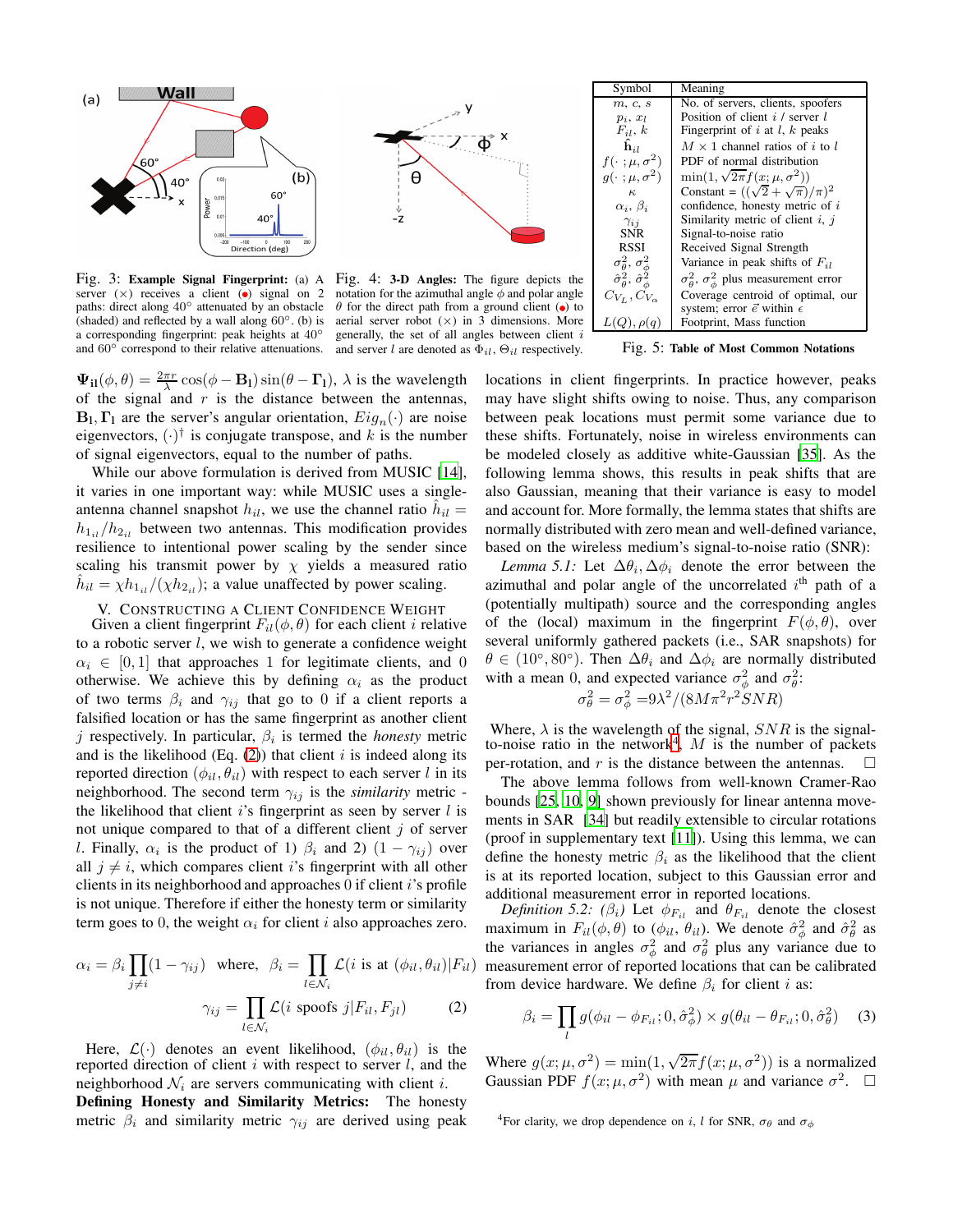In practice, reported client locations are subject to measurement errors due to position sensor inaccuracies. Our definition of  $\beta_i$  above accounts for this by using the effective variances  $\hat{\sigma}_{\phi}^2$  and  $\hat{\sigma}_{\theta}^2$  that are the sum of the variance in angles,  $\sigma_{\phi}^2$  and  $\sigma_{\theta}^2$ , in addition to the variances due to measurement error.

Using Lemma [5.1](#page-3-4) we define the similarity metric  $\gamma_{ij}$  as the likelihood that two client fingerprints share identical peaks:

*Definition 5.3:*  $(\gamma_{ij})$  Let  $(\Phi_{il}, \Theta_{il})$  and  $(\Phi_{jl}, \Theta_{jl})$  denote the set of local maxima, ordered by non-decreasing angle values, in fingerprints  $F_{il}$  and  $F_{jl}$ . We define  $\gamma_{ij}$  for client  $i$  relative to client  $j$  as:

$$
\gamma_{ij} = \prod_{\phi_i \in \Phi_{il}, \phi_j \in \Phi_{jl}} g(\phi_i - \phi_j; 0, 2\sigma_\phi^2) \prod_{\theta_i \in \Theta_{il}, \theta_j \in \Theta_{jl}} g(\theta_i - \theta_j; 0, 2\sigma_\theta^2)
$$
(4)

Where  $g(\cdot; \mu, \sigma^2)$  is from Definition. [5.2,](#page-3-5) and the factor of 2 in the variance accounts for computing the difference of two normally distributed values.

Defining the Confidence Weight: We notice that Eqn. [2,](#page-3-2) [3](#page-3-6) and [4](#page-4-0) fully define  $\alpha_i$  for each client i. In summary, the confidence weight is computed in three steps: (1) Obtain the client fingerprint using SAR on wireless signal snapshots. (2) Measure the variance of peak locations of these client fingerprints using their Signal-to-Noise Ratio. (3) Compute the similarity and honesty metrics using their above definitions to obtain the confidence weight. Algorithm [1](#page-4-1) below summarizes the steps to construct  $\alpha_i$  for a given client *i*.

<span id="page-4-1"></span>Algorithm 1 Algorithm to Compute Client Confidence Weight

 $\triangleright$  Input: Ratio of Channels  $\hat{h}_{i1}$  and SNR  $\triangleright$  Output: Confidence Weight,  $\alpha_i$  for client i  $\triangleright$  Step (1): Measure fingerprints for client i for  $l = 1, \ldots, m$  do for  $\phi \in \{0^{\circ}, \ldots, 360^{\circ}\}; \theta \in \{0^{\circ}, \ldots, 360^{\circ}\}\;$  do Find  $F_{il}(\phi, \theta)$  using a single spin to get  $\hat{h}_{il}$  (Eqn. [1\)](#page-2-1) end for end for ⊲ Step (2): Measure variances in peak locations using SNR  $\sigma_{\theta}^2 = \sigma_{\phi}^2$  = Apply Lemma [5.1](#page-3-4) SNR ⊲ Step (3): Find honesty, similarity and confidence weight  $\beta_i$  = Apply Defn. [5.2](#page-3-5) using  $\sigma_\theta^2$ ,  $\sigma_\phi^2$ , peaks of  $F_{il}$ for  $j = \{1, ..., c\} \setminus \{i\}$  do  $\gamma_{ij}$  = Apply Defn. [5.3](#page-4-2) using  $\sigma_{\theta}^2$ ,  $\sigma_{\phi}^2$ , peaks of  $F_{il}$ ,  $F_{jl}$ end for  $\alpha_i = \beta_i \prod_{j \neq i} (1 - \gamma_{ij})$ 

We now present our main result that solves Problem 1 in the problem statement (Sec. §[III\)](#page-1-2). The following theorem says the expected  $\alpha_i$ 's of legitimate nodes approach 1, while those of spoofers approach 0, allowing us to discern them under welldefined assumptions: (A.1) The signal paths are independent. (A.2) Errors in azimuth and polar angles are independent. (A.3) The clients transmit enough packets to emulate a large antenna array (in practice,  $25 - 30$  $25 - 30$  $25 - 30$  packets per second).<sup>5</sup>

<span id="page-4-5"></span>*Theorem 5.4:* Consider a network with m servers and c clients. A new client  $i$  either: 1) spoofs  $s$  clients reporting a random location, potentially scaling power, or; 2) is a uniformly randomly located legitimate client. Let  $\alpha_{\text{smooth}}$ ,  $\alpha_{\text{legit}}$  be the confidence weights in either case. Assume that the client obtains its signals from servers along  $k$  paths (where the number of paths  $k$  is defined by Eqn.  $\S1$  $\S1$  in Sec.  $\S1$ V). Under A.1-A.3, the expected  $\alpha_{spoof}, \alpha_{legit}$  are bounded by:

<span id="page-4-4"></span><span id="page-4-2"></span>
$$
E[\alpha_{spoof}] \leq \left[\sqrt{\hat{\sigma}_{\theta}\hat{\sigma}_{\phi}}\kappa\right]^{m} \left[2mk\sigma_{\theta}\sigma_{\phi}\right]^{s}
$$

$$
E[\alpha_{legit}] \geq 1 - cm\hat{\sigma}_{\theta}\hat{\sigma}_{\phi}\left[\sqrt{2\sigma_{\theta}\sigma_{\phi}}\kappa\right]^{mk}
$$
(5)

<span id="page-4-0"></span>Where  $\kappa = ((\sqrt{2} + \sqrt{\pi})/\pi)^2$ ,  $\sigma_{\theta}$ ,  $\sigma_{\phi}$ ,  $\hat{\sigma}_{\theta}$ ,  $\hat{\sigma}_{\phi}$  are the variances defined in Lemma [5.1](#page-3-4) that depend on signal-to-noise ratio (the latter include measurement error in reported locations).

*Proof Sketch:* To give some intuition on why the theorem holds, we provide a brief proof sketch (proof in supplementary text [\[11\]](#page-8-20)). To begin with, notice from their definitions that both the honesty metric  $\beta_i$  and confidence metric  $\gamma_{ij}$  inspect peaks in fingerprints  $F_{il}$  (Lemma [5.1\)](#page-3-4). For the honesty metric  $\beta_i$ of a legitimate node, this peak location should be normally distributed (subject to noise, measurement error) around the reported location. For a spoofer that reports a random location, the peak location is uniformly distributed. A similar (but inverse) argument holds for  $\gamma_{ij}$ . Hence, we simply need to show is that the definitions of  $\beta_i$  and  $\gamma_i$  which are both products of the form  $g(X)$  can be bounded in expectation if  $X$  is uniform or normally distributed.

To this end, consider two random variables u and  $\nu$  which are respectively uniform and normally distributed between 0 and  $2\pi$  with mean 0 and variance  $\sigma^2$ . Let  $S = \sqrt{2}\sigma (\ln \frac{1}{\sigma})^{0.5}$ , the value at which the minimization in  $g(x)$  is triggered.  $E[g(v)]$  and  $E[g(u)]$  are as follows:

$$
E[g(\nu)] = \int_{-S}^{S} f(x; 0, \sigma^2) dx + \sqrt{8\pi} \int_{-\infty}^{-S} [f(x; 0; \sigma^2)]^2 dx
$$
  
 
$$
\geq \int_{-S}^{S} f(x; 0, \sigma^2) dx = \text{erf}\left(\frac{S}{\sigma\sqrt{2}}\right) \geq 1 - \sigma \qquad (6)
$$

Where  $\text{erf}(\cdot)$  is the well known Error function and using  $1-\text{erf}(x) < e^{-x^2}$ . Similarly, we can evaluate  $E[u(n)]$  as:

$$
E[g(u)] = \int_{-S}^{S} \frac{1}{2\pi} dx + 2\sqrt{2\pi} \int_{-2\pi}^{-S} \frac{1}{2\pi} f(x; 0; \sigma^2) dx
$$
  

$$
\leq \frac{S}{\pi} + \frac{1}{\sqrt{2\pi}} \left( 1 - \text{erf}(\frac{S}{\sigma\sqrt{2}}) \right) \leq \sqrt{\sigma} \kappa
$$
 (7)

By assumptions A.1-A.3, we can apply these bounds to write the expectation of the honesty metric  $\beta_i$  as a product of those of the independent variables:

$$
E[\beta_{spoof}] = \prod_{l} E[g(u; 0, \hat{\sigma}_{\phi}^{2})] E[g(u; 0, \hat{\sigma}_{\theta}^{2})] \leq \left[\sqrt{\hat{\sigma}_{\theta}\hat{\sigma}_{\phi}}\kappa\right]^{m}
$$

$$
E[\beta_{legit}] = \prod_{l} E[g(v; 0, \hat{\sigma}_{\phi}^{2})] E[g(v; 0, \hat{\sigma}_{\theta}^{2})] \geq 1 - m\hat{\sigma}_{\theta}\hat{\sigma}_{\phi}
$$

<span id="page-4-3"></span> $5$ This is a mild requirement since  $25 - 30$  packets can be transmitted in tens of milliseconds, even at the lowest data rate of 6Mb/s of 802.11n Wi-Fi.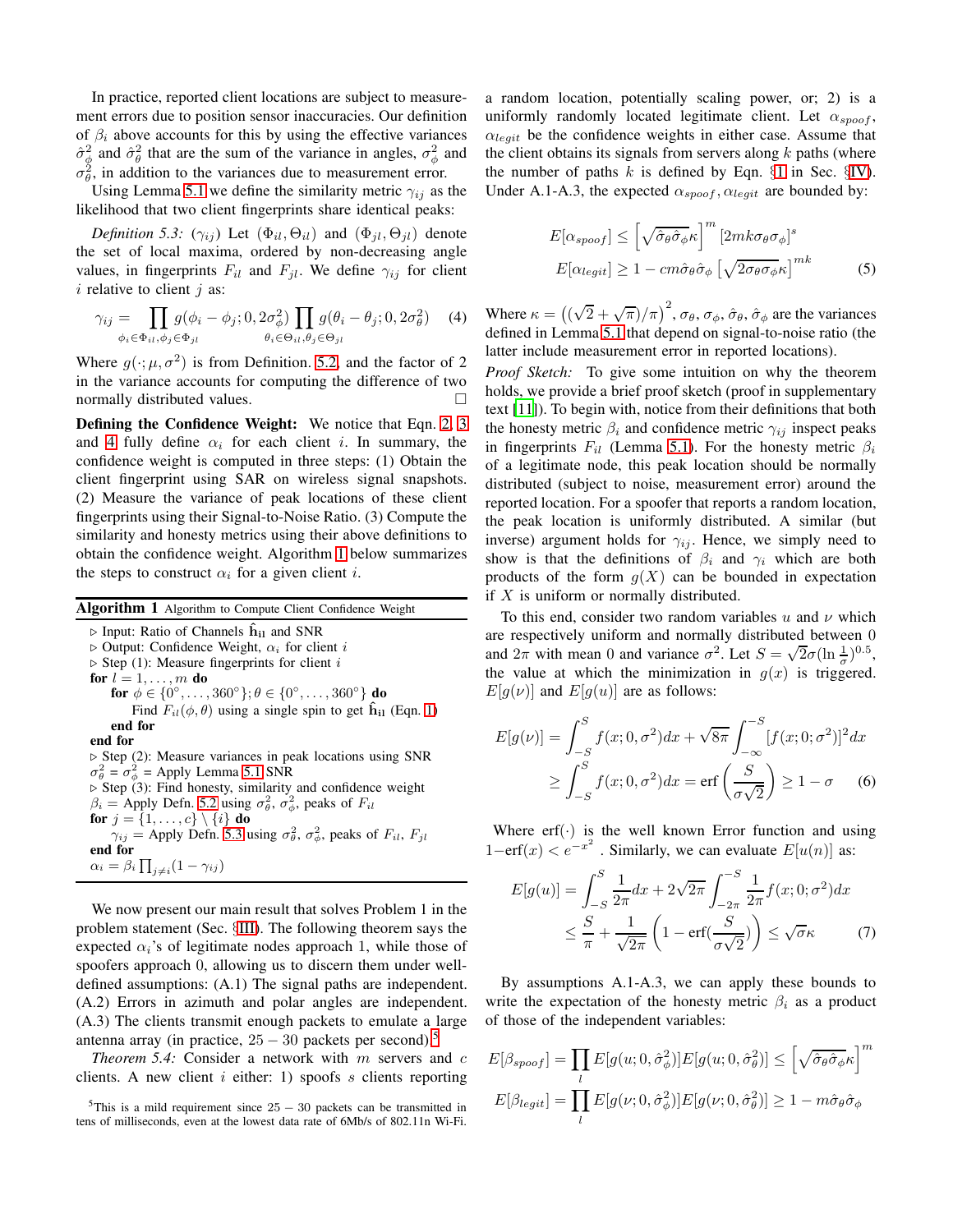Applying a similar argument, the similarity metric  $\gamma$  is:

$$
E[\gamma_{spoof}] = \prod_{p=1}^{k} E[f(\nu; 0, 2\sigma_{\phi}^2) f(\nu; 0, 2\sigma_{\theta}^2)] \ge 1 - 2mk\sigma_{\theta}\sigma_{\phi}
$$

$$
E[\gamma_{legit}] = \prod_{p=1}^{k} E[g(u; 0, 2\sigma_{\phi}^2) g(u; 0, 2\sigma_{\theta}^2)] \le \left[\sqrt{2\sigma_{\theta}\sigma_{\phi}}\kappa\right]^{mk}
$$

Combining the above equations, we prove Eqn. [5.](#page-4-4)  $\Box$ 

A natural question one might ask is if the above lemma holds in general environments, where its assumptions A.1-A.3 may be too stringent. Our extensive experimental results in Sec. [VII](#page-6-1) show that our bounds on  $\alpha$  approximately predict performance in general environments. Further, Sec. §[VII-A](#page-6-0) shows that results from an anechoic chamber, which emulate free-space conditions where the lemma's assumptions can be directly enforced, tightly follow the bounds of Lemma [5.1.](#page-3-4)

In sum, one can adopt the above lemma to distinguish adversarial nodes from legitimate nodes, purely based on  $\alpha$ . However, an interesting alternative is to incorporate  $\alpha$  directly into multi-robot controllers to give provable service guarantees to legitimate nodes. The next section show how  $\alpha_i$  readily integrates with robotic coverage controllers, in particular.

#### <span id="page-5-0"></span>VI. THREAT-RESISTANT DISTRIBUTED CONTROL

This section describes how our spoof detection method from Sec. §[V](#page-3-1) integrates with well-known coverage controllers from [\[5,](#page-8-0) [31,](#page-9-1) [32\]](#page-9-16). The area coverage problem deals with positioning server robots to minimize their Euclidean distance to certain areas of interest in the environment. These areas are determined by an importance function  $\rho(q)$  that is defined over the environment  $Q \subset \mathbb{R}^3$  of size  $L(Q)$ . For our coverage problem, the peaks of the importance are determined by client positions P, e.g.,  $\rho(q, P) = \rho_1(q) + \ldots + \rho_c(q)$  where  $\rho_i(q)$ quantifies the influence of client  $i$ 's position on the importance function. Using [\[5,](#page-8-0) [31,](#page-9-1) [32\]](#page-9-16), server robot positions optimizing coverage over  $\rho(q, P)$  will minimize their distance to clients.

To account for spoofed clients, we modify the importance function  $\rho(q, P)$  using the  $\alpha_i$  for each client  $i \in [c]$  that is computed by Algorithm [1.](#page-4-1) E.g., we can multiply each client-term in  $\rho(q, P)$  by its corresponding confidence weight:  $\rho(q, P)_{\alpha} = \alpha_1 \rho_1(q) + \ldots + \alpha_c \rho_c(q)$ . Given the properties of these weights derived in Theorem [5.4,](#page-4-5) i.e.,  $\alpha_i$  is bounded near zero for a spoofed client and near one for a legitimate client, the effect of multiplication by the  $\alpha$ 's is that terms corresponding to spoofed clients will be bounded to a small value (see Fig. [6\)](#page-5-1); providing resilience to the spoofing attack.

For simplicity, we assume the importance function  $\rho(q)$  is static (from [\[5](#page-8-0)]) and  $\alpha$ 's from Algorithm [1](#page-4-1) are computed once, at the beginning of the coverage algorithm. We note that our approach readily extends to the adaptive case in [\[31](#page-9-1), [32\]](#page-9-16) when the importance function (and location of clients) change, by having the service robots exchange their learned importance function. This in turn can trigger a re-calculation of  $\alpha$  values.

We now show that computed server positions are impacted by spoofers to within a closed-form bound, that depends on

<span id="page-5-1"></span>

Fig. 6: Coverage guarantee: An  $\epsilon$  ball around the ground-truth centroid,  $C_{V_{\text{learning}}}$ , is shown in green. Theorem [6.1](#page-5-2) finds  $\epsilon(\mathcal{P})$  so that server positions remain in this ball in the presence of spoofed clients.

problem parameters like signal-to-noise ratio. Theorem [6.1](#page-5-2) below solves Problem 2 of our problem statement (Sec. §[III\)](#page-1-2).

<span id="page-5-2"></span>*Theorem 6.1:* Let X be a set of server robot positions and  $P = S \cup \tilde{S}$  be a set of client positions where S is the set of spoofed client positions, and  $\tilde{S}$  is the set of legitimate clients. The identities of the clients being spoofed is assumed unknown. Let  $\{\alpha_1, \ldots, \alpha_c\}$  be a set of confidence weights satisfying Theorem [5.4](#page-4-5) and assume a known importance function  $\rho(q, P) = \rho_1(q) + \ldots + \rho_c(q)$  that is defined over the environment  $\mathcal{Q} \subset \mathbb{R}^3$  of size  $L(\mathcal{Q})$ . Define  $C_V = \{x_1^*, \dots, x_m^*\}$  to be the set of server positions optimized over  $\rho(q, S)$ , i.e., where there are zero spoofed clients and  $C_{V_{\alpha}}$  to be the set of server positions optimized over  $\rho(q, P)_{\alpha} = \alpha_1 \rho_1(q) + \ldots + \alpha_c \rho_c(q)$ where there is at least one spoofed client, ie.  $|S| \geq 1$ . If  $\{\alpha_1, \ldots, \alpha_c\}$  satisfy Theorem [5.4,](#page-4-5) we have that  $\forall x \in C_{V_{\alpha}}$ there exists a unique  $y \in C_V$ , where in the expected case  $dist(x, y) \leq \epsilon(m, s, \sigma_{\phi}, \sigma_{\theta}, \kappa)$ 

$$
\epsilon = \max \left\{ \left[ \sqrt{\hat{\sigma}_{\theta} \hat{\sigma}_{\phi}} \kappa \right]^m \left[ 2mk \sigma_{\theta} \sigma_{\phi} \right]^s, cm \hat{\sigma}_{\theta} \hat{\sigma}_{\phi} \left[ \sqrt{2\sigma_{\theta} \sigma_{\phi}} \kappa \right]^{mk} \right\} L(Q)
$$

and  $m, s, \sigma_{\phi}, \sigma_{\theta}, \kappa$  are problem parameters as in Theorem [5.4.](#page-4-5)

*Proof:* We make an important observation that  $E[\alpha_i] \leq a$ if client *i* is a spoofed node, and  $E[\alpha_i] \ge b$  otherwise; hence:

$$
\rho(q, P)_{\alpha} = a(\rho_1(q) + \ldots + \rho_s(q)) + b(\rho_{s+1}(q) + \ldots + \rho_c(q))
$$

is the maximal effect that the presence of spoofed clients can have on the importance function. Intuitively, all spoofed clients have a weight of *at maximum* a and all legitimate clients have a reduced weight of *at minimum* b. Using this observation we can bound the influence of the spoofed clients on computed server control inputs (see Fig. [6\)](#page-5-1). Specifically, recall from [\[5](#page-8-0)] that the position control for each server is:  $u_l = -2M_V(C_V - c_l)$ , where  $M_V = \int_V \rho(q) dq$ ,  $C_V =$  $\frac{1}{M_v} \int_V q \rho(q) dq$  and V is the voronoi partition for server l defined as all points  $q \in \mathcal{Q}$  with  $dist(q, x_l) < dist(q, x_q)$  where  $g \neq l$ . Using the importance function from above we can write  $C_{V_{\alpha}} = \frac{1}{M_{V_{\alpha}}} (aC_{V_{S}} + bC_{V_{L}})$  where  $C_{V_{S}}$  is the component of the centroid computed over spoofed nodes and  $C_{V_L}$  is the component of the centroid computed over legitimate nodes and  $M_{V_{\alpha}}$  is defined shortly. We rewrite  $C_{V_{S}}$  as a perturbation of the centroid over legitimate nodes as  $C_{V_s} = C_{V_L} + \vec{v} || \vec{e} ||$  where  $\vec{v}$  is an arbitrary unit vector and the magnitude of  $\vec{e}$  can be as large as the length of the operative environment,  $\|\vec{e}\| \leq L(Q)$ . Let the total mass be  $T = M_{V_s} + M_{V_L}$ . We can write a similar expression for the mass  $M_{V_{\alpha}}$  using the bounds a and b as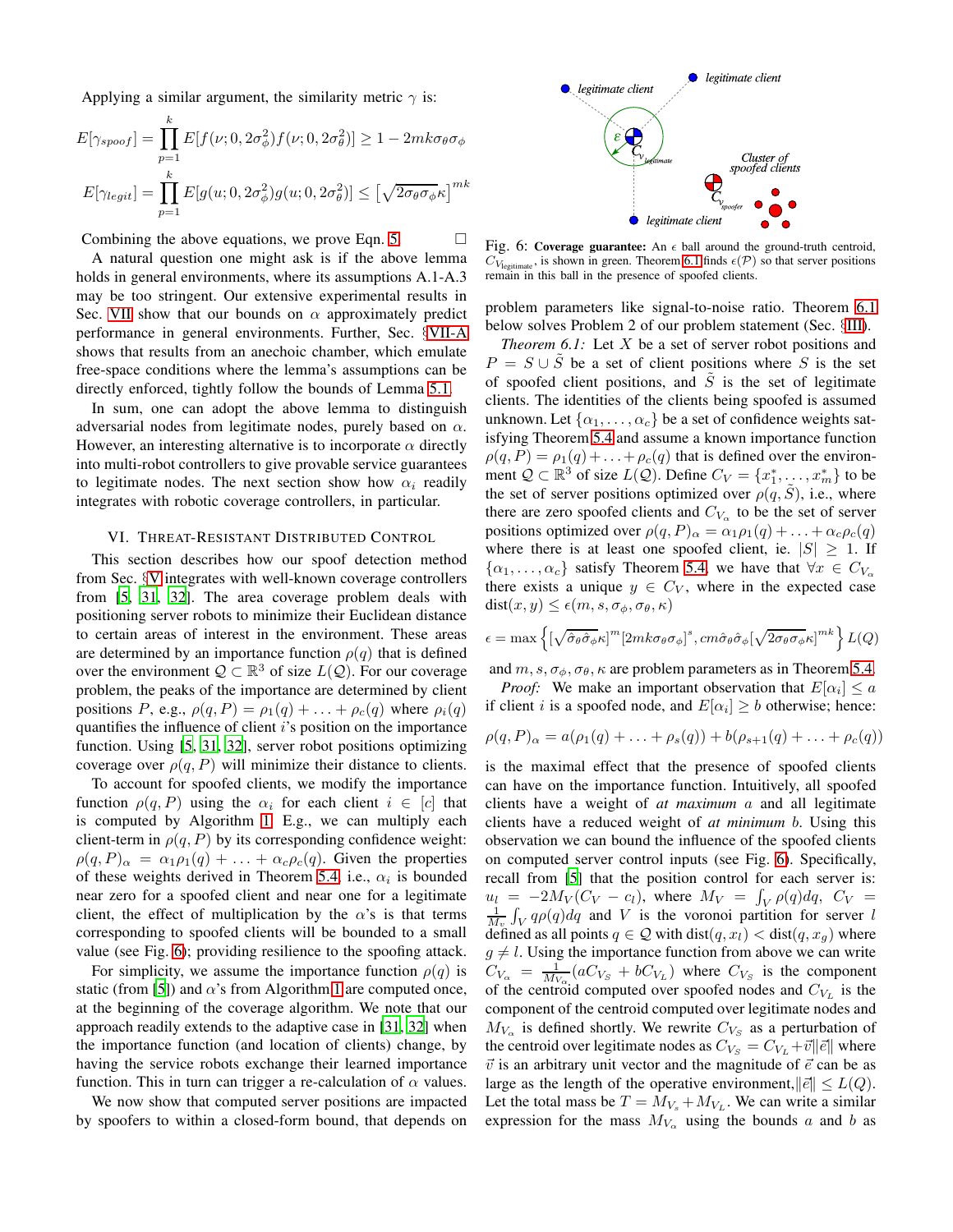$M_{V_{\alpha}} = bT + (a - b)M_{V_L}$ . Substituting these expressions into  $C_{V_{\alpha}}$  and simplifying gives  $C_{V_{\alpha}} = \frac{\tilde{C}_{V_L} + b \vec{v} ||\vec{e}||}{bT + (a - b)M_V}$  $bT + (a-b)M_{V_L}$ . Combining this expression with the server control input:

$$
u_l = k \left( \left[ (a+b)C_{V_L} - p_l \right] + b \|\vec{e}\| \vec{v} \right) \tag{8}
$$

Where  $k = -2(bT + aM_{V_L})$ . If  $(a + b) = 1$ , this control input drives the server robot  $l$  to a neighborhood of size  $\epsilon = b \|\vec{e}\| \leq bL(\mathcal{Q})$  centered around the centroid  $C_L$  defined over the legitimate clients. So if  $b\,=\,\max\big\{[\sqrt{\hat{\sigma}_{\theta}\hat{\sigma}_{\phi}}\kappa]^{m}[2mk\sigma_{\theta}\sigma_{\phi}]^{s},cm\hat{\sigma}_{\theta}\hat{\sigma}_{\phi}[\sqrt{2\sigma_{\theta}\sigma_{\phi}}\kappa]^{mk}\big\}$ from Theorem [5.4](#page-4-5) Equation [\(5\)](#page-4-4), then:

$$
\epsilon = \max \left\{ \left[ \sqrt{\hat{\sigma}_{\theta} \hat{\sigma}_{\phi}} \kappa \right]^m \left[ 2mk \sigma_{\theta} \sigma_{\phi} \right]^s, c m \hat{\sigma}_{\theta} \hat{\sigma}_{\phi} \left[ \sqrt{2 \sigma_{\theta} \sigma_{\phi}} \kappa \right]^{mk} \right\} L(\mathcal{Q})
$$

<span id="page-6-1"></span>then we have  $(a + b) = 1$  as desired, proving the lemma.  $\square$ 

#### VII. EXPERIMENTAL RESULTS

This section describes our results from an experimental evaluation of our theoretical claims. Our aerial servers were

implemented on two AscTec Atomboard computing platforms equipped with Intel 5300 Wi-Fi cards with two antennas each, mounted on two AscTec Hummingbird quadrotors. Our clients were ten iRobot Create robots, each equipped with Asus EEPC netbooks and single-antenna Wi-Fi



Fig. 10: Test system.

cards. An adversarial client forged multiple identities by spawning multiple packets containing different identities (up to 75% of the total number of legitimate clients in the system), and could use a different transmit power for each identity. The adversary advertised identities by modifying the Wi-Fi MAC field, a common technique for faking multiple identities [\[33](#page-9-3)]. Evaluation: We evaluate our system in two environments: *1)* An indoor multipath-rich environment with walls and obstacles equipped with a Vicon motion capture system to aid quadrotor navigation; *2)* An anechoic chamber to emulate a free-space setting that is particularly challenging to our system. We estimated the average theoretical expected standard deviation to be  $\sigma_{\theta}$ ,  $\sigma_{\phi}$  of 0.7° (Lemma [5.1\)](#page-3-4). After including the standard deviation in reported location, based on the known errors of our localization framework, this increased the average  $\hat{\sigma}_{\theta}$ ,  $\hat{\sigma}_{\phi}$ by 2° (variances in each experiment depend on measured SNR) We compare our system against a baseline that uses a Received Signal Strength (RSSI) comparison (akin to [\[29\]](#page-9-11)).

Roadmap: We conduct three classes of experiments: (1) Microbenchmarks to validate our client confidence metric, both in free-space and multipath indoor environments (Sec. §[VII-A\)](#page-6-0). (2) Experiments applying this confidence metric to quarantine adversaries (Sec. §[VII-B\)](#page-6-2). (3) Application of our system to secure the coverage problem against Sybil attacks (Sec. §[VII-C\)](#page-7-0).

### <span id="page-6-0"></span>*A. Microbenchmarks on the Confidence Metric*

This experiment studies the correctness of our system's confidence metric  $\alpha$ . Recall from theory in §[V](#page-3-1) that  $\alpha$ 's measured by a server robot distinguish between unique clients based on their diverse physical directions and the presence of multipath reflections. Thus, a free-space environment (i.e., with no multipath) is particularly challenging to our system.

**Method:** To approximate free-space, we measured  $\alpha$  values in a radio-frequency anechoic chamber which attenuates reflected paths by about 60 dB, for a legitimate and malicious client from one server robot 12 m away. Next, in a 10 m x 8 m indoor room (a typical multipath case), we measured  $\alpha$ 's from one server for up to ten legitimate clients and ten spoofed clients. **Results:** In Fig. [7,](#page-7-1) the values of  $\alpha$  in the anechoic chamber tightly follow our theoretical bounds in Theorem [5.4](#page-4-5) (Fig. [8\(](#page-7-1)c)). As expected, our results in indoor multipath environments exhibit a larger variance but follow the trend suggested by theory. Further, we stress our confidence metric by isolating the case of colinearity in both environments. In Fig. [8,](#page-7-1) we consider a spoofing adversary initially co-aligned with a legitimate client, and measure  $\alpha$  as the angle of separation,  $\phi$ , is increased from  $0^{\circ}$  to  $20^{\circ}$  relative to the server robot. In the anechoic chamber at  $\phi$  close to  $0^{\circ}$ , the fingerprints of both the legitimate and adversarial nodes are virtually identical, each with precisely one peak at  $0^\circ$ . Consequently,  $\alpha$  for the legitimate node is much below 1, indicating that is believed to be adversarial (i.e., the term  $1-\gamma$  in  $\alpha$  approaches 0 in Eqn. [2\)](#page-3-2). However,  $\alpha$  for the legitimate client quickly approaches 1, even if  $\phi = 3^{\circ}$  in the anechoic chamber. In fact,  $\alpha$  is virtually identical to 1 beyond 10 $^{\circ}$ , indicating that a single server robot can distinguish closely aligned legitimate and adversarial clients even in free-space. Fig. [8b](#page-7-1) shows that multipath can distinguish clients even at  $\phi = 0^{\circ}$ , due to additional reflected paths that help disambiguate these clients.

# <span id="page-6-2"></span>*B. Performance of Sybil Attack Detection*

In this experiment, we measure our system's classification performance on legitimate and spoofed clients, in the presence of static, mobile, and power-scaling adversaries.

Method: This experiment was performed in the multipath-rich indoor testbed with walls and obstacles. Each run consisted of one quadrotor server, and (randomly positioned) ten control clients, or nine legitimate clients with an adversary reporting two to nine spoofed clients. Each Sybil attack was performed under three modalities: (1) a stationary attacker with a fixed transmission power, (2) a mobile attacker (random-walk and linear movements), and (3) an attacker scaling the per-packet power by a different amount for each spoofed client, from 1 to 31 mW. The quadrotor server classifies clients with an  $\alpha$  < 0.5 as spoofed (see Fig. [7\)](#page-7-1). The baseline RSSI classifier uses a  $2$  dB thresholded minimum dissimilarity, a technique previously applied in static networks [\[29](#page-9-11), [37\]](#page-9-10).

Results: For each modality, our performance against an RSSI baseline over multiple network topologies is summarized here

as true positive rates (TPR) and false positive rates (FPR). In particular, our classifier is robust to powerscaling Sybil at-

|             | Our System |            | <b>RSSI</b> |            |
|-------------|------------|------------|-------------|------------|
|             | <b>TPR</b> | <b>FPR</b> | <b>TPR</b>  | <b>FPR</b> |
| Static      | 96.3       | 3.0        | 81.5        | 9.1        |
| Mobile      | 96.3       | 6.1        | 85.2        | 6.1        |
| $\Delta$ mW | 100.0      | 3.0        | 74 1        | 273        |

tacks (where RSSI performs poorly) since we use the ratio of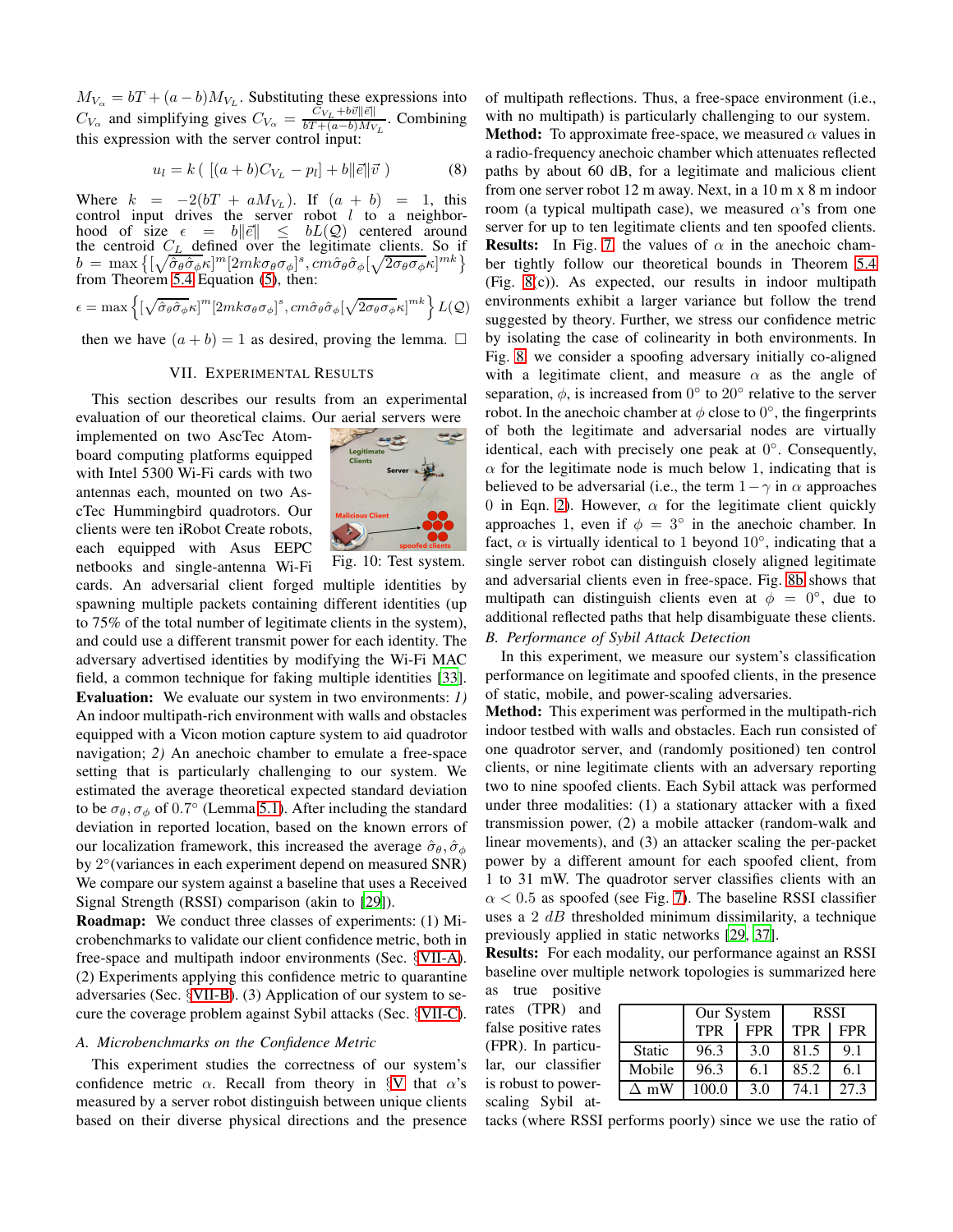<span id="page-7-1"></span>

approximating our assumptions A.1-A.3 (§[5.4\)](#page-4-5),  $\alpha$  largely agrees with theory. (b) In a typical multipath environment, experimental results closely follow theoretical predictions. Data shows that  $\alpha = 0.5$  is a good threshold value.

Fig. 7: Experimental Evaluation of  $\alpha$ : (a) In an anechoic chamber Fig. 8: Co-Aligned Clients: We vary the angle  $\phi$  between a legitimate and malicious client, relative to a single server, and plot  $\alpha$  in (a) an anechoic chamber and (b) an indoor environment. The minimum  $\phi$  needed to distinguish the clients is only: (a)  $3^\circ$  in freespace, (b)  $0^\circ$  in multipath settings.

<span id="page-7-2"></span>

Fig. 9: Experimental Results for Sybil Attack in Multi-Agent Coverage: Depicts the total distance of converged quadrotor server positions (white  $\times$ ) to two legitimate clients  $(\bullet)$  and six spoofed clients  $(\bullet)$ . We consider: (a) an insecure system where each spoofed client creates a false peak in the importance function, (b) a ground truth importance function, and (c) our system where applying  $\alpha$  weights from Algorithm [1](#page-4-1) recovers the true importance function. (d) Depicts a ground-truth cost computed with respect to legitimate clients as Sybil nodes dynamically enter the network. Our system (red dotted line) performs near-optimal even when spoofed clients comprise more than twice the network.

wireless channels in computing  $\alpha$  (Sec. §[IV\)](#page-2-2). Our client classifier exhibits consistent performance in both power-scaling and mobile scenarios with a TPR  $\approx 96\%$  and FPR  $\approx 4\%$ .

#### <span id="page-7-0"></span>*C. Application to Multi-Agent Coverage*

We implement the multi-agent coverage problem from [\[5](#page-8-0)], where a team of aerial servers position themselves to minimize their distance to client robots at reported positions  $p_i, i \in [c]$ . We use an importance function  $\rho(q, P) = \rho_1(q) +$  $\ldots + \rho_c(q)$  defined in Sec. §[VI](#page-5-0) where each client term is a Gaussian-shaped function  $\rho_i(q) = \exp(-\frac{1}{2}(q - p_i)^T(q - p_i))$ (Fig. [9b\)](#page-7-2). An  $\alpha$ -modified importance function is implemented as  $\rho(q, P)_{\alpha} = \alpha_1 \rho_1(q) + \ldots + \alpha_c \rho_c(q)$  where the  $\alpha$  terms are computed using Algorithm [1](#page-4-1) (Fig. [9c\)](#page-7-2).

Method. This experiment was performed in the multipath-rich indoor testbed. For each experiment we randomly place three clients in an 8 m x 10 m room with two AscTec quadrotor servers. Fig. [9\(](#page-7-2)a)-(c) shows one client-server topology where an adversary spoofs six Sybil clients. Upon convergence, we measure the distance of each server from an optimal location in 3 scenarios: *1)* a naive system with no security, *2)* an oracle which discards Sybil clients *a priori*, and *3)* our system.

Results: Fig. [9\(](#page-7-2)a)-(c) depicts the converged locations for a candidate topology in the above three scenarios. We observe that by incorporating  $\alpha$  weights in our controller, our system approximates oracle performance. Fig. [9d](#page-7-2) demonstrates the ability of our system to bound the service cost to near optimal even as spoofers enter the network (comprising up to 300%). Aggregate Results: Across multiple topologies and 12 runs, with no security the maximum distance from each quadrotor to an oracle solution is on average 3.77 m (stdev: 0.86). Our system achieves a 0.02 m (stdev: 0.02) average from oracle.

#### VIII. CONCLUSION

In this paper, we develop a new system to guard against the Sybil attack in multi-robot networks. We derive theoretical guarantees on the performance of our system, which are validated experimentally. While this paper has focused on coverage, it can be readily extended to secure other multi-robot controllers against Sybil attacks, e.g., unmanned delivery [\[20](#page-8-21)], search-and-rescue [\[21](#page-8-22)], and formation control [\[38\]](#page-9-17). We note for future work that our method of detecting spoofed clients is applicable to servers as well, since they also communicate wirelessly. Since our approach is based on the fundamental physics of wireless signals, we believe that it will easily generalize beyond Sybil attacks to other Wi-Fi based security issues in robot-swarms such as packet path validation [\[23\]](#page-8-23) and detecting packet injection attacks to name a few.

Acknowledgement: This work was partially supported by the NSF and MAST project (ARL grant W911NF-08-2-0004). We thank members of the MIT Center for Wireless Networks and Mobile Computing: Amazon.com, Cisco, Google, Intel, MediaTek, Microsoft, and Telefonica for their interest and general support.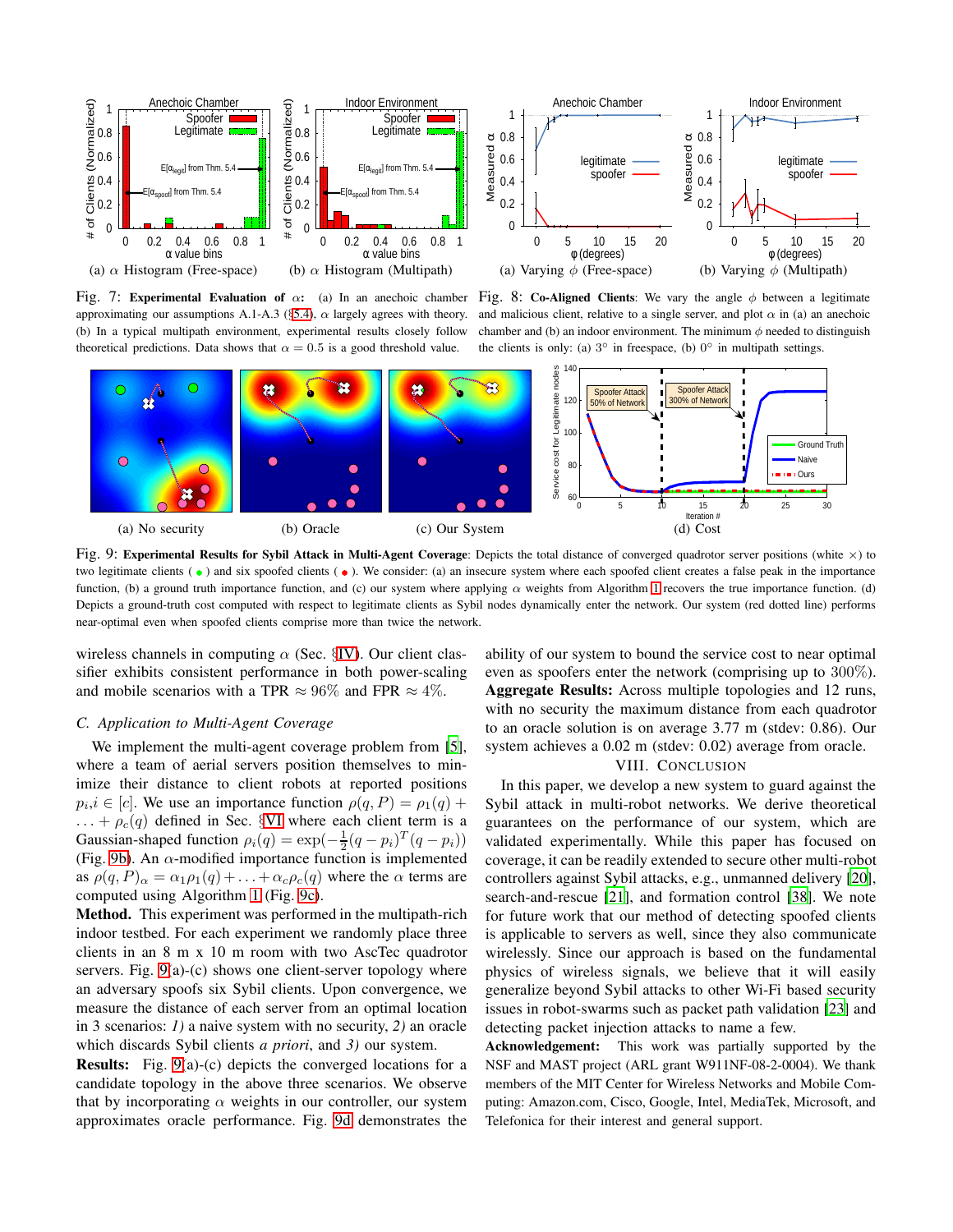#### **REFERENCES**

- <span id="page-8-3"></span>[1] Amazon prime air. URL [http://www.amazon.com/b?](http://www.amazon.com/b?node=8037720011) [node=8037720011.](http://www.amazon.com/b?node=8037720011)
- <span id="page-8-10"></span>[2] Fadel Adib, Swarun Kumar, Omid Aryan, Shyamnath Gollakota, and Dina Katabi. Interference Alignment by Motion. MOBICOM, 2013.
- <span id="page-8-2"></span>[3] R.W. Beard, T.W. McLain, D.B. Nelson, D. Kingston, and D. Johanson. Decentralized cooperative aerial surveillance using fixed-wing miniature uavs. *Proceedings of the IEEE*, 94(7):1306–1324, July 2006. ISSN 0018-9219. doi: 10.1109/JPROC.2006.876930.
- <span id="page-8-11"></span>[4] Airlie Chapman, Marzieh Nabi-Abdolyousefi, and Mehran Mesbahi. Identification and infiltration in consensus-type networks. *1st IFAC Workshop on Estimation and Control of Networked Systems*, 2009.
- <span id="page-8-0"></span>[5] J. Cortes, S. Martinez, T. Karatas, and F. Bullo. Coverage control for mobile sensing networks. *Robotics and Automation, IEEE Transactions on*, 20(2):243–255, April 2004. doi: 10.1109/TRA.2004.824698.
- <span id="page-8-1"></span>[6] K. Daniel, B. Dusza, A. Lewandowski, and C. Wietfeld. Airshield: A system-of-systems muav remote sensing architecture for disaster response. In *Systems Conference, 2009 3rd Annual IEEE*, pages 196–200, March 2009. doi: 10.1109/SYSTEMS.2009.4815797.
- <span id="page-8-5"></span>[7] JohnR. Douceur. The sybil attack. In Peter Druschel, Frans Kaashoek, and Antony Rowstron, editors, *Peer-to-Peer Systems*, volume 2429 of *Lecture Notes in Computer Science*, pages 251–260. Springer Berlin Heidelberg, 2002. ISBN 978-3-540-44179-3. doi: 10.1007/3-540-45748-8 24. URL [http://dx.doi.org/10.](http://dx.doi.org/10.1007/3-540-45748-8_24) [1007/3-540-45748-8](http://dx.doi.org/10.1007/3-540-45748-8_24) 24.
- <span id="page-8-12"></span>[8] Patrick J. Fitch. *Synthetic Aperture Radar*. Springer, 1988.
- <span id="page-8-19"></span>[9] H. Gazzah and S. Marcos. Directive antenna arrays for 3d source localization. In *Signal Processing Advances in Wireless Communications, 2003. SPAWC 2003. 4th IEEE Workshop on*, pages 619–623, June 2003. doi: 10.1109/ SPAWC.2003.1319035.
- <span id="page-8-18"></span>[10] Houcem Gazzah and Sylvie Marcos. Cramer-Rao bounds for antenna array design. *IEEE Transactions on Signal Processing*, 54:336–345, 2006. doi: 10.1109/TSP.2005. 861091.
- <span id="page-8-20"></span>[11] Stephanie Gil, Swarun Kumar, Mark Mazumder, Dina Katabi, and Daniela Rus. Guaranteeing spoof-resilient multi-robot networks. *Full paper version with supplementary material available as a TECH REPORT at MIT CSAIL Publications and Digital Archive (http:/publications.csail.mit.edu)*.
- <span id="page-8-16"></span>[12] Stephanie Gil, Swarun Kumar, Dina Katabi, and Daniela Rus. Adaptive Communication in Multi-Robot Systems Using Directionality of Signal Strength. ISRR, 2013.
- <span id="page-8-6"></span>[13] Andrea Goldsmith. *Wireless Communications*. Cambridge University Press, 2005.
- <span id="page-8-17"></span>[14] Monson H. Hayes. *Statistical Digital Signal Processing and Modeling*. John Wiley & Sons, Inc., New York, NY,

USA, 1st edition, 1996. ISBN 0471594318.

- <span id="page-8-4"></span>[15] Fiona Higgins, Allan Tomlinson, and Keith M. Martin. Threats to the swarm: Security considerations for swarm robotics. *International Journal on Advances in Security*, 2, 2009.
- <span id="page-8-8"></span>[16] Dongxu Jin and JooSeok Song. A traffic flow theory aided physical measurement-based sybil nodes detection mechanism in vehicular ad-hoc networks. In *Computer and Information Science (ICIS), 2014 IEEE/ACIS 13th International Conference on*, pages 281–286, June 2014. doi: 10.1109/ICIS.2014.6912147. URL [http://ieeexplore.](http://ieeexplore.ieee.org/xpls/abs_all.jsp?arnumber=6912147&tag=1) ieee.org/xpls/abs [all.jsp?arnumber=6912147&tag=1.](http://ieeexplore.ieee.org/xpls/abs_all.jsp?arnumber=6912147&tag=1)
- <span id="page-8-13"></span>[17] Helmut Klausing. Feasibility of a sar with rotating antennas (rosar). In *Microwave Conference, 1989*, 1989.
- <span id="page-8-15"></span>[18] Swarun Kumar, Stephanie Gil, Dina Katabi, and Daniela Rus. Accurate indoor localization with zero startup cost. In *Proceedings of the 20th Annual International Conference on Mobile Computing and Networking*, MobiCom '14, pages 483–494, New York, NY, USA, 2014. ACM. ISBN 978-1-4503-2783-1. doi: 10.1145/2639108.2639142. URL [http://doi.acm.org/10.](http://doi.acm.org/10.1145/2639108.2639142) [1145/2639108.2639142.](http://doi.acm.org/10.1145/2639108.2639142)
- <span id="page-8-14"></span>[19] Swarun Kumar, Ezzeldin Hamed, Dina Katabi, and Li Erran Li. Lte radio analytics made easy and accessible. In *Proceedings of the 2014 ACM Conference on SIG-COMM*, SIGCOMM '14, pages 211–222, New York, NY, USA, 2014. ACM. ISBN 978-1-4503-2836-4. doi: 10.1145/2619239.2626320. URL [http://doi.acm.org/10.](http://doi.acm.org/10.1145/2619239.2626320) [1145/2619239.2626320.](http://doi.acm.org/10.1145/2619239.2626320)
- <span id="page-8-21"></span>[20] Aleksandr Kushleyev, Brian MacAllister, and M. Likhachev. Planning for landing site selection in the aerial supply delivery. In *Intelligent Robots and Systems (IROS), 2011 IEEE/RSJ International Conference on*, pages 1146–1153, Sept 2011. doi: 10.1109/IROS.2011.6094840.
- <span id="page-8-22"></span>[21] Lanny Lin and Michael A Goodrich. Uav intelligent path planning for wilderness search and rescue. In *Intelligent Robots and Systems, 2009. IROS 2009. IEEE/RSJ International Conference on*, pages 709–714. IEEE, 2009.
- <span id="page-8-9"></span>[22] Hongbo Liu, Yan Wang, Jian Liu, Jie Yang, and Yingying Chen. Practical user authentication leveraging channel state information (csi). In *Proceedings of the 9th ACM Symposium on Information, Computer and Communications Security*, ASIA CCS '14, pages 389–400, New York, NY, USA, 2014. ACM. ISBN 978-1-4503-2800-5. doi: 10.1145/2590296.2590321. URL [http://doi.acm.org/](http://doi.acm.org/10.1145/2590296.2590321) [10.1145/2590296.2590321.](http://doi.acm.org/10.1145/2590296.2590321)
- <span id="page-8-23"></span>[23] Xin Liu, Ang Li, Xiaowei Yang, and David Wetherall. Passport: Secure and adoptable source authentication. In *Proceedings of the 5th USENIX Symposium on Networked Systems Design and Implementation*, NSDI'08, pages 365–378, Berkeley, CA, USA, 2008. USENIX Association. ISBN 111-999-5555-22-1. URL [http://dl.](http://dl.acm.org/citation.cfm?id=1387589.1387615) [acm.org/citation.cfm?id=1387589.1387615.](http://dl.acm.org/citation.cfm?id=1387589.1387615)
- <span id="page-8-7"></span>[24] M. MalmirChegini and Y. Mostofi. On the spatial predictability of communication channels. *Wireless Com-*